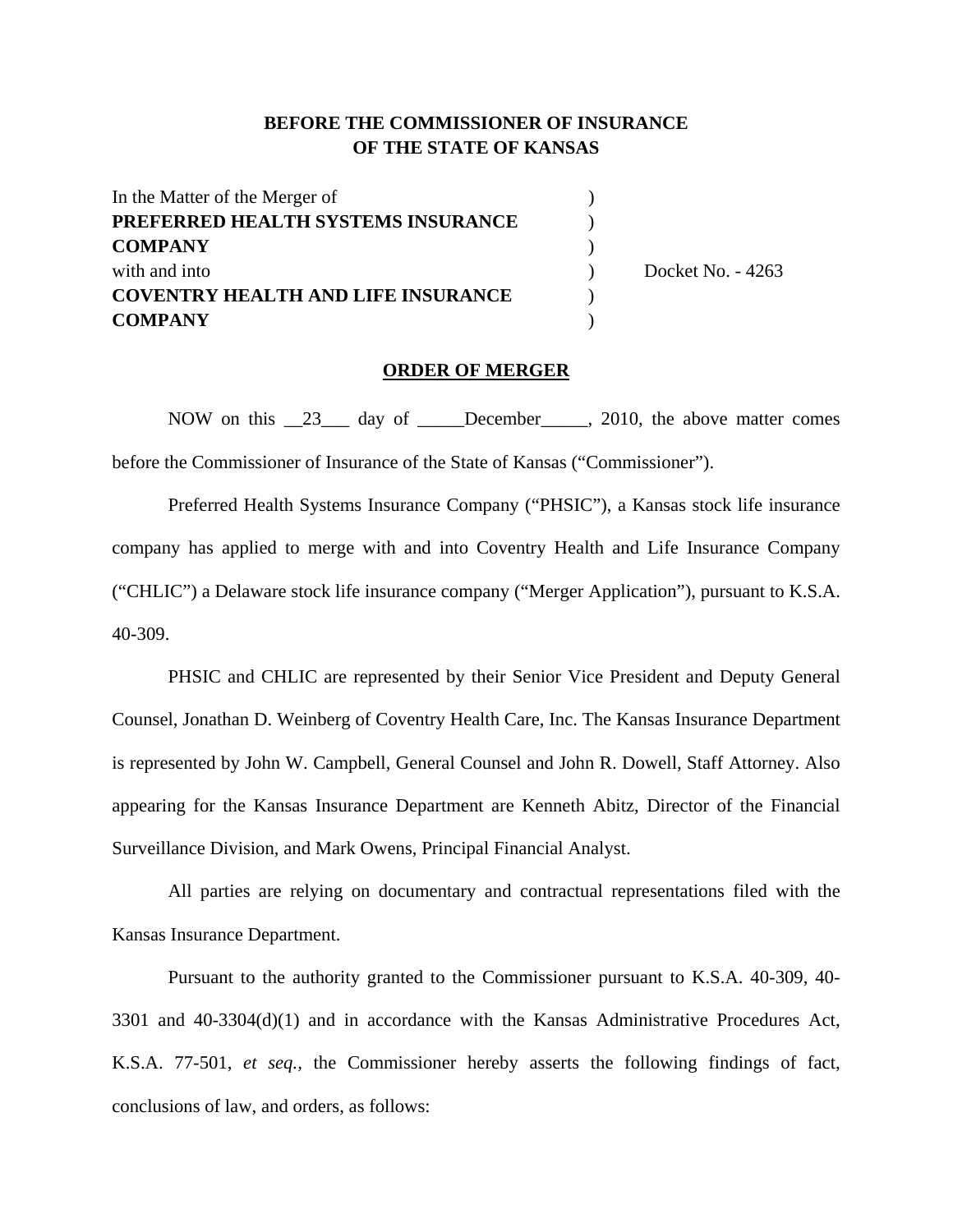#### **FINDINGS OF PUBLIC INTEREST AND POLICY**

The purpose of filing the Merger Application was to obtain the approval of the Kansas Insurance Department for the proposed merger of PHSIC with and into CHLIC. The terms and conditions of the proposed merger are fully set forth in the Agreement of Merger ("Agreement").

Significant documents in the Merger Application have been reviewed by representatives of the Financial Surveillance Division and the Legal Division of the Kansas Insurance Department, and the Commissioner of Insurance has had the benefit of their technical expertise and advice.

Contained in the Merger Application were various exhibits, including, but not limited to a draft Agreement of PHSIC with and into CHLIC, certificate of authority of PHSIC, minutes of special meetings of the board of directors and shareholders of PHSIC and CHLIC approving the proposed merger (dated December 10, 2010), actuarial opinions, and financial statements.

The staff of the Kansas Insurance Department has inspected and reviewed the contents of the Agreement and related documents, to the extent necessary, and found that the filing of the Agreement and related documents are in accordance with K.S.A. 40-309 and that the Agreement and related documents have provided all of the information required under Kansas law to enable the Commissioner to render a decision on the proposed Agreement.

#### **FINDINGS OF FACT AND CONCLUSIONS OF LAW**

1. PHSIC is a stock life insurance company organized and operating pursuant to the provisions of Article 4 of the Kansas Insurance Code, with its statutory office located in Wichita, Kansas. PHSIC has been authorized to transact business in Kansas since May 1, 1996.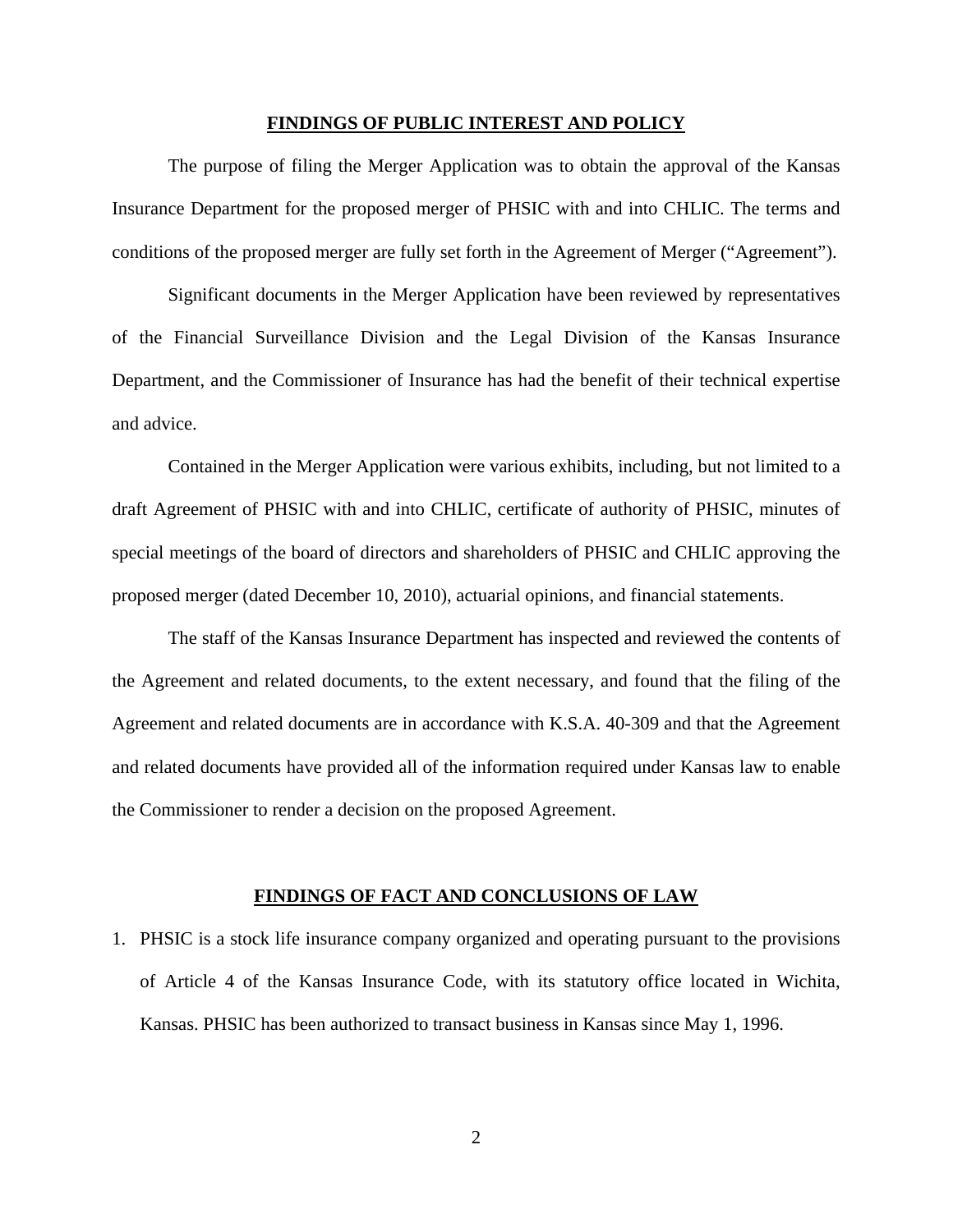- 2. CHLIC is a stock life insurance company organized under the laws of Delaware on March 18, 1968, with its statutory office located in Wilmington, Delaware. CHLIC has been authorized to transact business in Kansas since December 31, 1985.
- 3. The Agreement and related documents establish that CHLIC is exempt from filing a Form A, as required under K.S.A. 40-3304, because the merger of PHSIC with and into CHLIC does not have the purpose or effect of changing or influencing control of CHLIC inasmuch as both PHSIC and CHLIC are wholly owned by Coventry Health Care, Inc., which will continue to own 100% of the issued and outstanding stock of CHLIC, the surviving company.
- 4. Pursuant to K.S.A. 40-309, an insurance company of this state may merge with any other company of any other state engaged in like business and having similar corporate powers. PHSIC and CHLIC are engaged in like business and have similar corporate powers.
- 5. Pursuant to K.S.A. 40-309, on December 10, 2010, a resolution was adopted by the Board of Directors of CHLIC to effect the merger of PHSIC and CHLIC. On December 10, 2010, the shareholder of PHSIC approved a resolution of the proposed merger.
- 6. PHSIC and CHLIC filed an executed copy of the Agreement of Merger with the Kansas Insurance Department on December 14, 2010.
- 7. The Agreement is in compliance with the provisions of K.S.A. 40-309.
- 8. Contained in the Merger Application were all the necessary materials submitted to the Kansas Insurance Department in connection with the proposed merger.
- 9. The merger has been approved by the unanimous consent of the shareholder of PHSIC.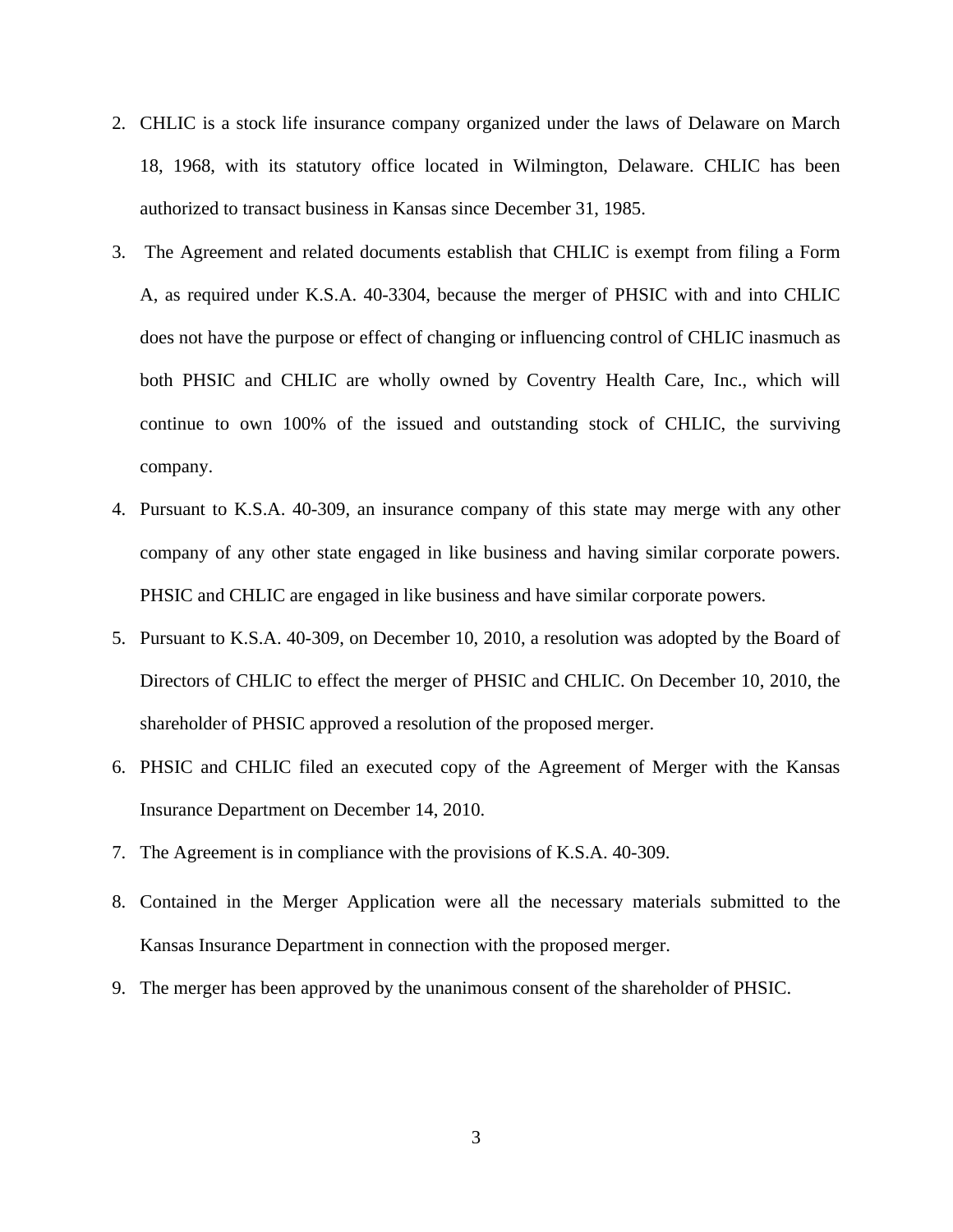- 10. On the effective date of the merger, CHLIC will assume and be responsible for all debts, obligations, claims and liabilities for which PHSIC is legally responsible and all assets of PHSIC will be transferred to CHLIC.
- 11. The Agreement and related documents establish that on the effective date of the merger, CHLIC will assume all policies and insurance business of PHSIC and will assume all rights, responsibilities, and obligations of PHSIC for such policies and insurance business.
- 12. No evidence has been introduced to establish that the proposed merger of PHSIC with and into CHLIC would be injurious to or prejudice the interests of the policyholders and creditors.
- 13. No evidence has been introduced to establish that the proposed merger of PHSIC with and into CHLIC will be hazardous or prejudicial to the insurance-buying public.

### **IT IS THEREFORE ORDERED BY THE COMMISSIONER OF INSURANCE THAT:**

1. The merger between PHSIC with and into CHLIC is hereby approved pursuant to K.S.A. 40- 309 provided that (a) within sixty days of the date of this Order, the merger is effected and all appropriate closing documents are executed and filed with the Kansas Insurance Department; and (b) Coventry Health and Life Insurance Company and Coventry Health Care of Kansas, Inc., surviving entities of the merger with Preferred Health Systems Insurance Company and Preferred Plus of Kansas, Inc., will maintain an office in Wichita, Sedgwick, County, Kansas to provide services for Preferred Health Insurance Coverage. Said office will be staffed with not less than 185 full time equivalents for a period of not less than twelve (12) months from the date of this Order and will provide services for the following functional areas:

Senior Management Marketing and Sales Network Management and Development Medical Management Services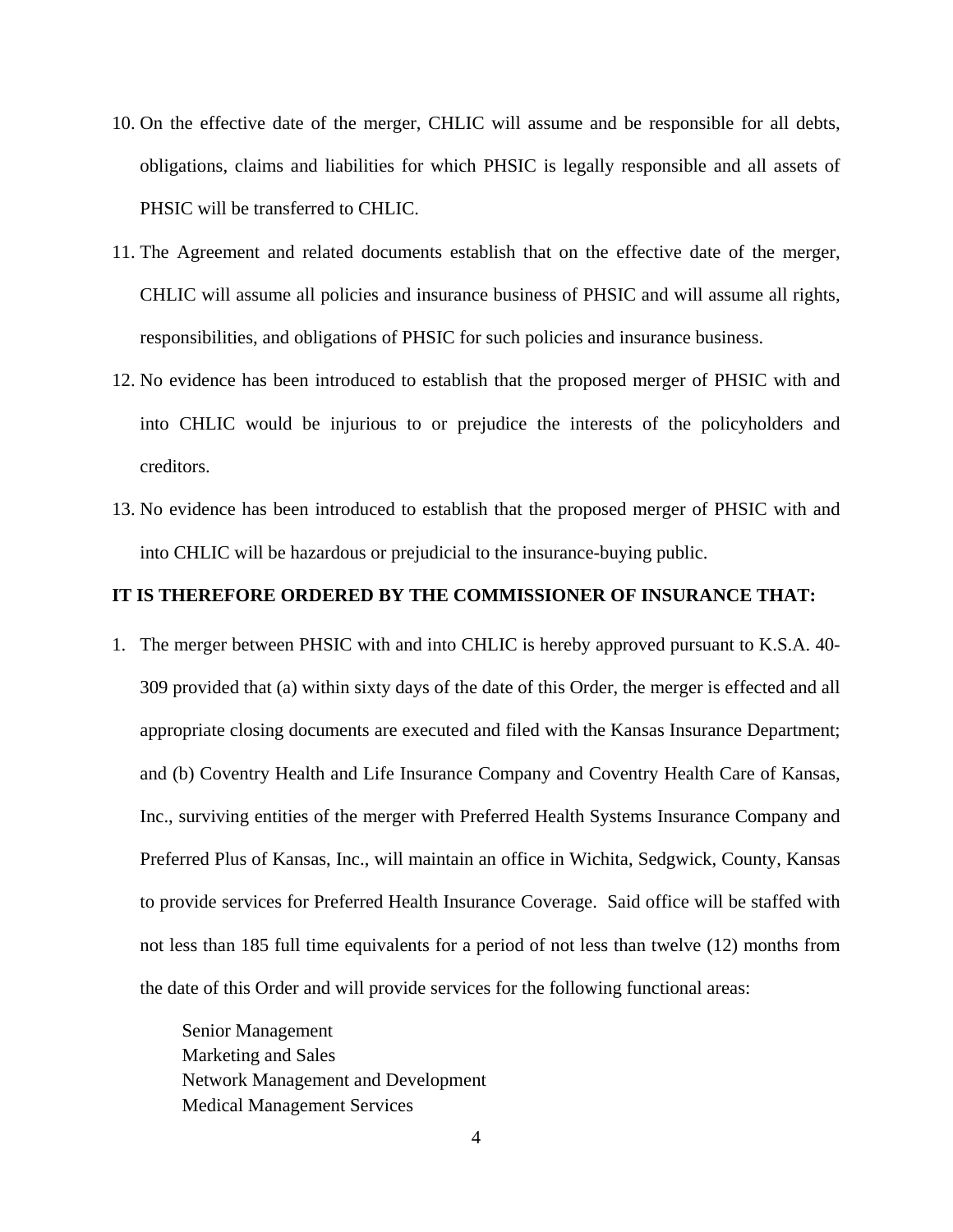Finance Underwriting and Actuarial Services and Support Legal and Regulatory Compliance Human Resources Information Technology Support Customer Service Operations

In the event the membership associated with the Preferred Health Insurance Coverage falls below 100,000 members, the number of full time equivalents required shall be reduced to 145, provided all functional areas listed above shall remain unchanged.

- 2. CHLIC shall be exempt from the application of the formal filing and approval requirements of K.S.A. 40-3304 as it may be deemed to apply to the merger of PHSIC with and into CHLIC.
- 3. In conjunction with this Order, the Kansas Certificate of Authority of PHSIC shall be cancelled by the Commissioner of Insurance of Kansas.
- 4. The Commissioner of Insurance retains jurisdiction over the subject matter of this proceeding and over the parties for the purpose of entering such Orders as may be deemed necessary and appropriate.

## **NOTICE OF RIGHTS**

PHSIC is entitled to a hearing pursuant to K.S.A. 77-537, the Kansas Administrative Procedure Act. If PHSIC desires a hearing, the company must file a written request for a hearing with:

 John W. Campbell, General Counsel Kansas Insurance Department 420 S.W.  $9<sup>th</sup>$  Street Topeka, Kansas 66612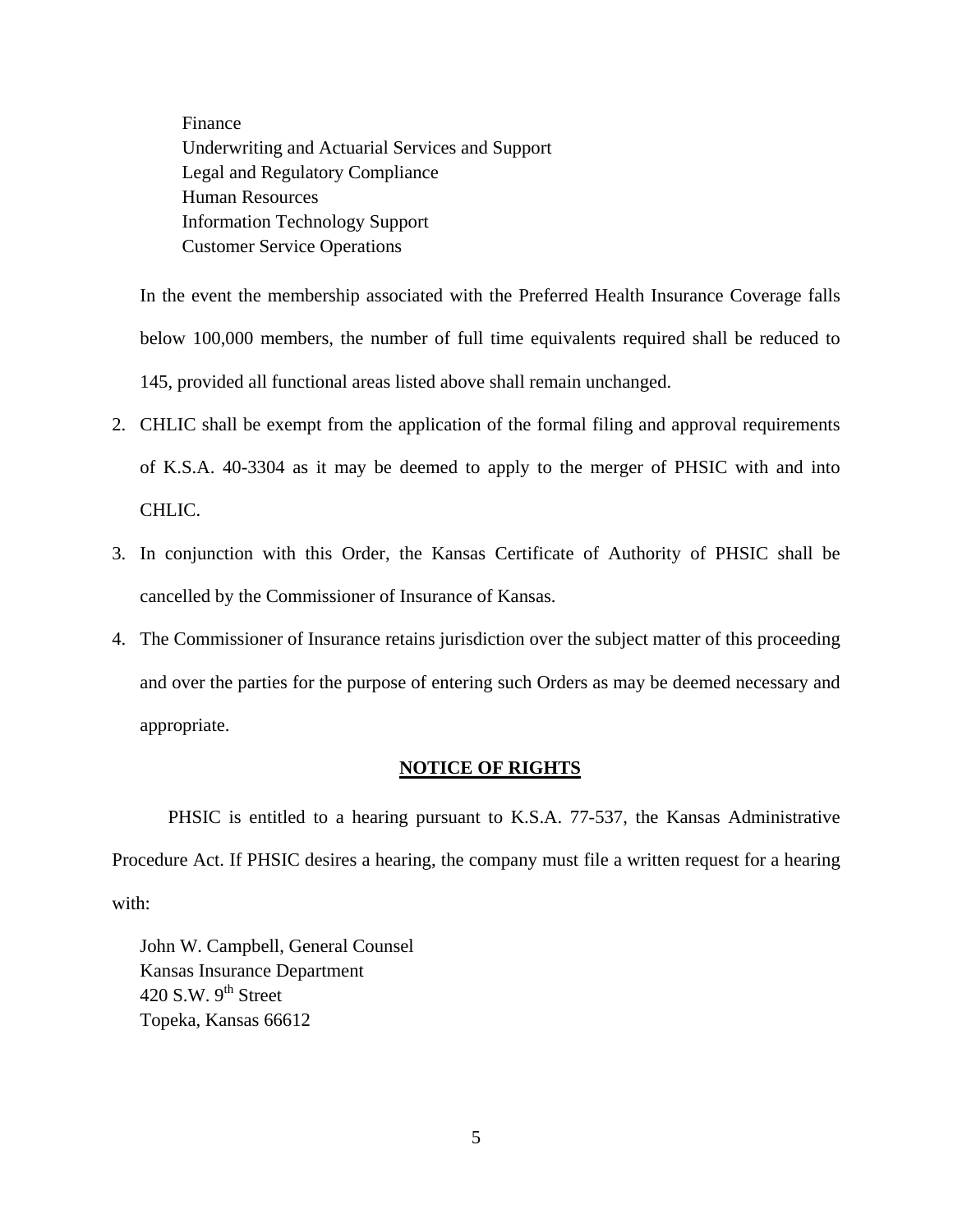This request must be filed within fifteen (15) days from the date of service of this Order. If PHSIC requests a hearing, the Kansas Insurance Department will notify the company of the time and place of the hearing and information on the procedures, right of representation, and other rights of parties relating to the conduct of the hearing, before commencement of the same.

 If a hearing is not requested in the time and manner stated above, the Order shall become effective as a Final Order upon the expiration of time for requesting a hearing, pursuant to K.S.A. 77-613. In the event that PHSIC files a petition for judicial review, pursuant to K.S.A. 77-613(e), the agency officer to be served on behalf of the Kansas Insurance Department is:

> John W. Campbell, General Counsel Kansas Insurance Department 420 S.W.  $9<sup>th</sup>$  Street Topeka, Kansas 66612

# **IT IS SO ORDERED THIS \_\_23rd\_\_ DAY OF \_\_DECEMBER\_\_, 2010 IN THE CITY OF TOPEKA, COUNTY OF SHAWNEE, STATE OF KANSAS.**



 $\angle$ s/ Sandy Preager $\angle$  Sandy Praeger COMMISSIONER COMMISSIONER OF Insurance

 $\angle$ s/ John W. Campbell $\angle$  John W. Campbell General Counsel